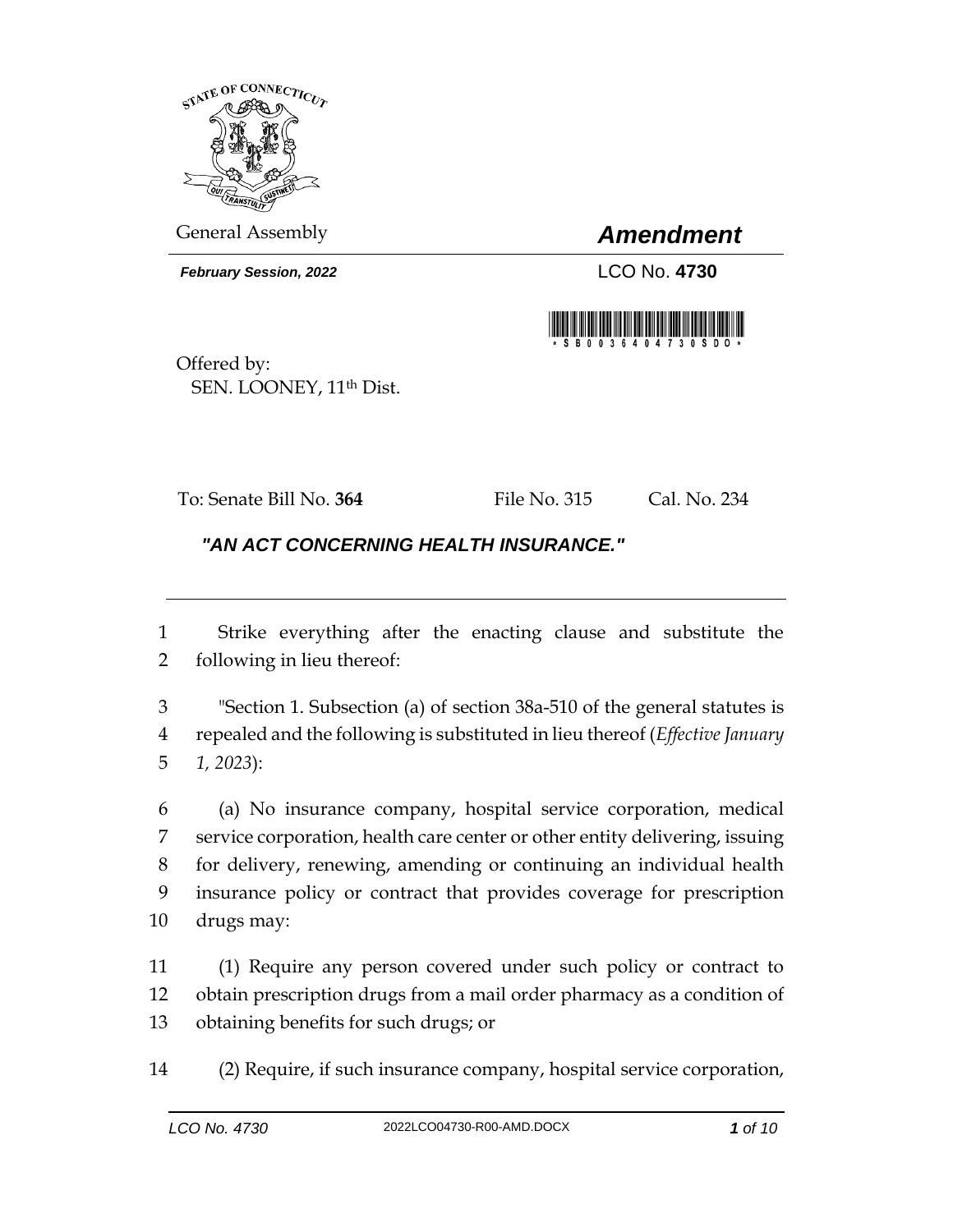medical service corporation, health care center or other entity uses step 16 therapy for such drugs, the use of step therapy for: (A) **[**any**]** Any prescribed drug for longer than sixty days; **[**,**]** or (B) **[**a**]** A prescribed drug for **[**cancer**]** treatment of a behavioral health 19 condition or a chronic, disabling or life-threatening condition or disease for an insured who has been diagnosed with **[**stage IV metastatic cancer**]** such a condition or disease, provided such prescribed drug is in compliance with approved federal Food and Drug Administration indications.

 (3) At the expiration of the time period specified in subparagraph (A) of subdivision (2) of this subsection, **[**or for a prescribed drug described in subparagraph (B) of subdivision (2) of this subsection,**]** an insured's treating health care provider may deem such step therapy drug regimen clinically ineffective for the insured, at which time the insurance company, hospital service corporation, medical service corporation, health care center or other entity shall authorize dispensation of and coverage for the drug prescribed by the insured's treating health care provider, provided such drug is a covered drug under such policy or contract. If such provider does not deem such step therapy drug regimen clinically ineffective or has not requested an override pursuant to subdivision (1) of subsection (b) of this section, such drug regimen may be continued. For purposes of this section, "step therapy" means a protocol or program that establishes the specific sequence in which prescription drugs for a specified medical condition are to be prescribed.

 Sec. 2. Subsection (a) of section 38a-544 of the general statutes is repealed and the following is substituted in lieu thereof (*Effective January 1, 2023*):

 (a) No insurance company, hospital service corporation, medical service corporation, health care center or other entity delivering, issuing for delivery, renewing, amending or continuing a group health insurance policy or contract that provides coverage for prescription drugs may: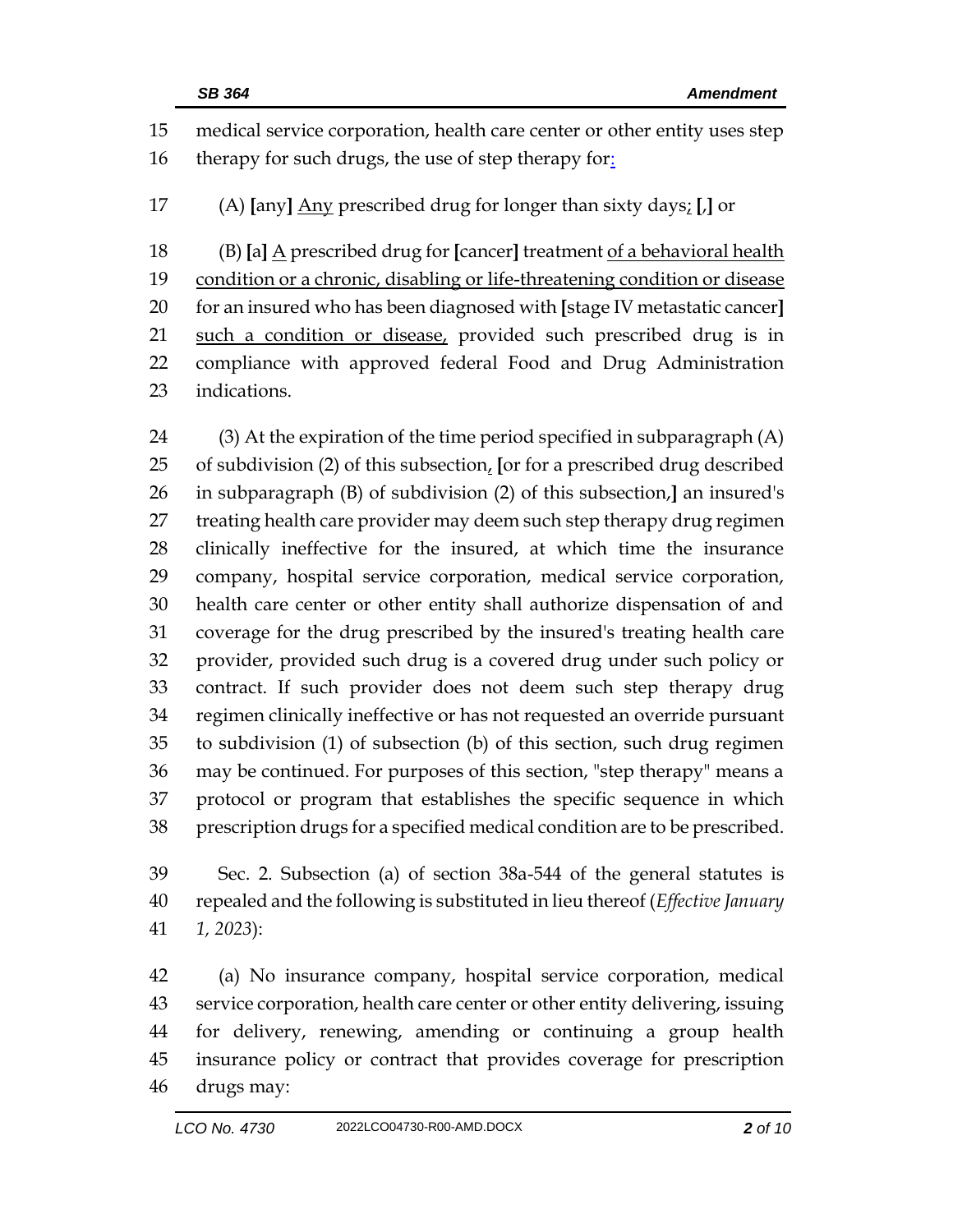| 47            | (1) Require any person covered under such policy or contract to                       |  |  |
|---------------|---------------------------------------------------------------------------------------|--|--|
| 48            | obtain prescription drugs from a mail order pharmacy as a condition of                |  |  |
| 49            | obtaining benefits for such drugs; or                                                 |  |  |
| 50            | (2) Require, if such insurance company, hospital service corporation,                 |  |  |
| 51            | medical service corporation, health care center or other entity uses step             |  |  |
| 52            | therapy for such drugs, the use of step therapy for:                                  |  |  |
| 53            | (A) [any] Any prescribed drug for longer than sixty days; [J] or                      |  |  |
| 54            | (B) [a] $\underline{A}$ prescribed drug for [cancer] treatment of a behavioral health |  |  |
| 55            | condition or a chronic, disabling or life-threatening condition or disease            |  |  |
| 56            | for an insured who has been diagnosed with [stage IV metastatic cancer]               |  |  |
| 57            | such a condition or disease, provided such prescribed drug is in                      |  |  |
| 58            | compliance with approved federal Food and Drug Administration                         |  |  |
| 59            | indications.                                                                          |  |  |
| 60            | $(3)$ At the expiration of the time period specified in subparagraph $(A)$            |  |  |
| 61            | of subdivision (2) of this subsection, [or for a prescribed drug described            |  |  |
| 62            | in subparagraph (B) of subdivision (2) of this subsection,] an insured's              |  |  |
| 63            | treating health care provider may deem such step therapy drug regimen                 |  |  |
| 64            | clinically ineffective for the insured, at which time the insurance                   |  |  |
| 65            | company, hospital service corporation, medical service corporation,                   |  |  |
| 66            | health care center or other entity shall authorize dispensation of and                |  |  |
| 67            | coverage for the drug prescribed by the insured's treating health care                |  |  |
| $\sim$ $\sim$ |                                                                                       |  |  |

 provider, provided such drug is a covered drug under such policy or contract. If such provider does not deem such step therapy drug regimen clinically ineffective or has not requested an override pursuant to subdivision (1) of subsection (b) of this section, such drug regimen may be continued. For purposes of this section, "step therapy" means a protocol or program that establishes the specific sequence in which prescription drugs for a specified medical condition are to be prescribed.

 Sec. 3. Subdivision (7) of section 38a-591a of the general statutes is repealed and the following is substituted in lieu thereof (*Effective January 1, 2023*):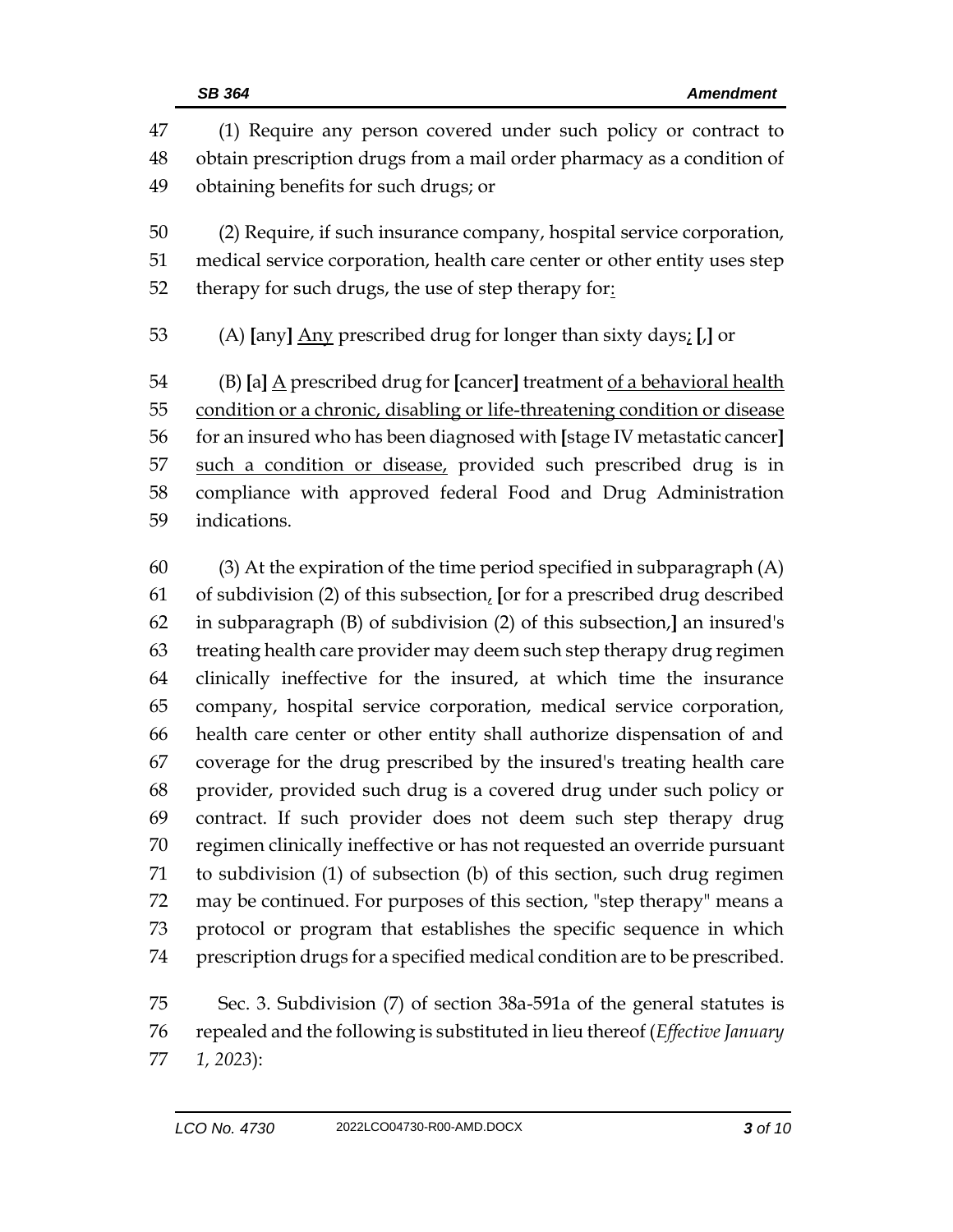|     | <b>SB 364</b><br><b>Amendment</b>                                                                                                                |  |  |
|-----|--------------------------------------------------------------------------------------------------------------------------------------------------|--|--|
| 78  | (7) "Clinical peer" means a physician or other health care professional                                                                          |  |  |
| 79  | who:                                                                                                                                             |  |  |
|     |                                                                                                                                                  |  |  |
| 80  | (A) [holds] For a review other than as specified under subparagraph                                                                              |  |  |
| 81  | (B) or (C) of subdivision (38) of this section:                                                                                                  |  |  |
| 82  | (i) Holds a nonrestricted license in a state of the United States [and]                                                                          |  |  |
| 83  | in the same [or similar] specialty as [typically manages the medical                                                                             |  |  |
| 84  | condition, procedure or treatment] the treating physician or other health                                                                        |  |  |
| 85  | care professional under review; [, and]                                                                                                          |  |  |
|     |                                                                                                                                                  |  |  |
| 86  | (ii) Holds a doctoral or medical degree; and                                                                                                     |  |  |
| 87  | (iii) (I) Holds an applicable national board certification including at                                                                          |  |  |
| 88  | the subspecialty level, where available, or (II) actively practices and                                                                          |  |  |
| 89  | typically manages the medical condition under review or provides the                                                                             |  |  |
| 90  | procedure or treatment under review; or                                                                                                          |  |  |
| 91  |                                                                                                                                                  |  |  |
| 92  | (B) [for] $\underline{For}$ a review specified under subparagraph (B) or (C) of                                                                  |  |  |
|     | subdivision (38) of this section concerning:                                                                                                     |  |  |
| 93  | (i) [a] $\underline{A}$ child or adolescent substance use disorder or a child or                                                                 |  |  |
| 94  | adolescent mental disorder, holds (I) a national board certification in                                                                          |  |  |
| 95  | child and adolescent psychiatry, or (II) a doctoral level psychology                                                                             |  |  |
| 96  | degree with training and clinical experience in the treatment of child                                                                           |  |  |
| 97  | and adolescent substance use disorder or child and adolescent mental                                                                             |  |  |
| 98  | disorder, as applicable; $[J]$ or                                                                                                                |  |  |
| 99  |                                                                                                                                                  |  |  |
| 100 | (ii) [an] An adult substance use disorder or an adult mental disorder,                                                                           |  |  |
| 101 | holds (I) a national board certification in psychiatry, or (II) a doctoral                                                                       |  |  |
| 102 | level psychology degree with training and clinical experience in the<br>treatment of adult substance use disorders or adult mental disorders, as |  |  |
|     |                                                                                                                                                  |  |  |

applicable.

 Sec. 4. Subsection (a) of section 38a-591c of the general statutes is repealed and the following is substituted in lieu thereof (*Effective January 1, 2023*):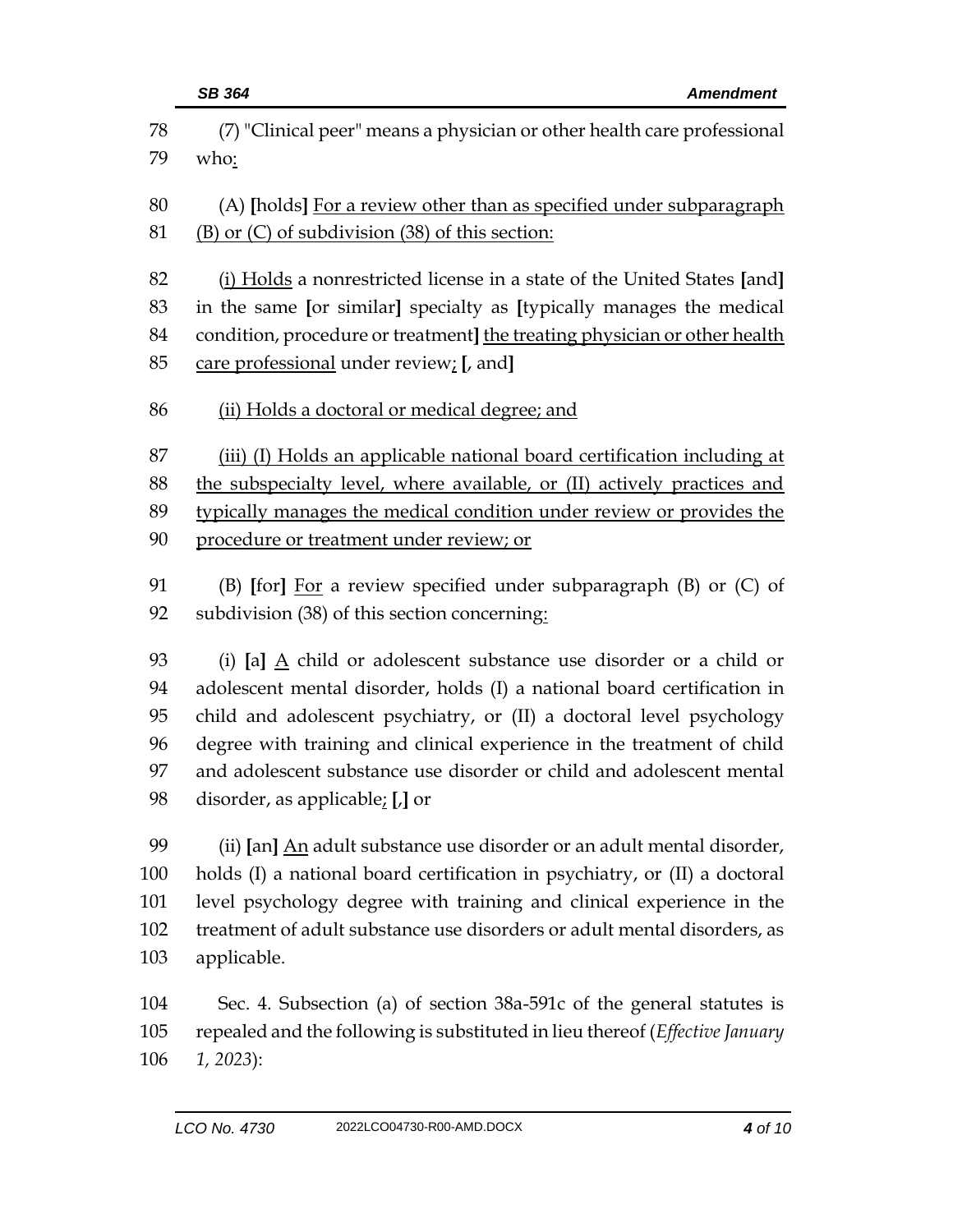(a) (1) Each health carrier shall contract with (A) health care professionals to administer such health carrier's utilization review program, and (B) clinical peers to evaluate the clinical appropriateness of an adverse determination.

 (2) (A) Each utilization review program shall use documented clinical review criteria that are based on sound clinical evidence and are evaluated periodically by the health carrier's organizational mechanism specified in subparagraph (F) of subdivision (2) of subsection (c) of section 38a-591b to assure such program's ongoing effectiveness.

 (B) Except as provided in subdivisions (3), (4) and (5) of this subsection, a health carrier may develop its own clinical review criteria or it may purchase or license clinical review criteria from qualified vendors approved by the commissioner, provided such clinical review criteria conform to the requirements of subparagraph (A) of this subdivision.

 (C) Each health carrier shall (i) post on its Internet web site (I) any clinical review criteria it uses, and (II) links to any rule, guideline, protocol or other similar criterion a health carrier may rely upon to make an adverse determination as described in subparagraph (F) of subdivision (1) of subsection (e) of section 38a-591d, and (ii) make its clinical review criteria available upon request to authorized government agencies.

 (D) For each utilization review, there shall be a rebuttable presumption that each health care service under review is medically necessary if such health care service was ordered by a health care professional acting within the health care professional's scope of practice. A health carrier, or any utilization review company or designee of a health carrier that performs utilization review on behalf of the 135 health carrier, shall have the burden of proving that a health care service is not medically necessary.

 (3) For any utilization review for the treatment of a substance use disorder, as described in section 17a-458, the clinical review criteria used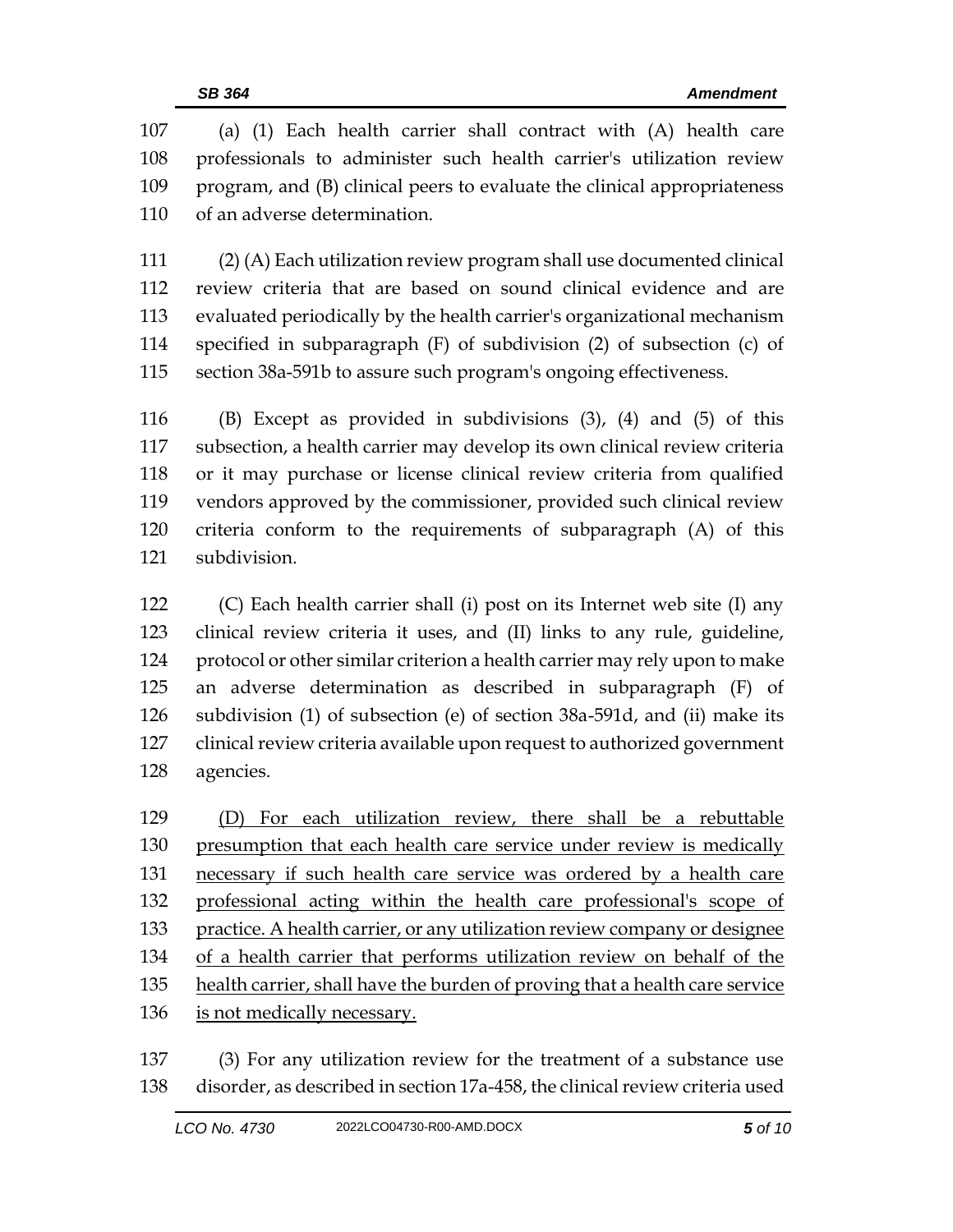shall be: (A) The most recent edition of the American Society of Addiction Medicine Treatment Criteria for Addictive, Substance- Related, and Co-Occurring Conditions; or (B) clinical review criteria that the health carrier demonstrates to the Insurance Department is consistent with the most recent edition of the American Society of Addiction Medicine Treatment Criteria for Addictive, Substance- Related, and Co-Occurring Conditions, except that nothing in this subdivision shall prohibit a health carrier from developing its own clinical review criteria or purchasing or licensing additional clinical review criteria from qualified vendors approved by the commissioner, to address advancements in technology or types of care for the treatment of a substance use disorder, that are not covered in the most recent edition of the American Society of Addiction Medicine Treatment Criteria for Addictive, Substance-Related, and Co-Occurring Conditions. Any such clinical review criteria developed by a health carrier or purchased or licensed from a qualified vendor shall conform to the requirements of subparagraph (A) of subdivision (2) of this subsection.

 (4) For any utilization review for the treatment of a child or adolescent mental disorder, the clinical review criteria used shall be: (A) The most recent guidelines of the American Academy of Child and Adolescent Psychiatry's Child and Adolescent Service Intensity Instrument; or (B) clinical review criteria that the health carrier demonstrates to the Insurance Department is consistent with the most recent guidelines of the American Academy of Child and Adolescent Psychiatry's Child and Adolescent Service Intensity Instrument, except that nothing in this subdivision shall prohibit a health carrier from developing its own clinical review criteria or purchasing or licensing additional clinical review criteria from qualified vendors approved by the commissioner, to address advancements in technology or types of care for the treatment of a child or adolescent mental disorder, that are not covered in the most recent guidelines of the American Academy of Child and Adolescent Psychiatry's Child and Adolescent Service Intensity Instrument. Any such clinical review criteria developed by a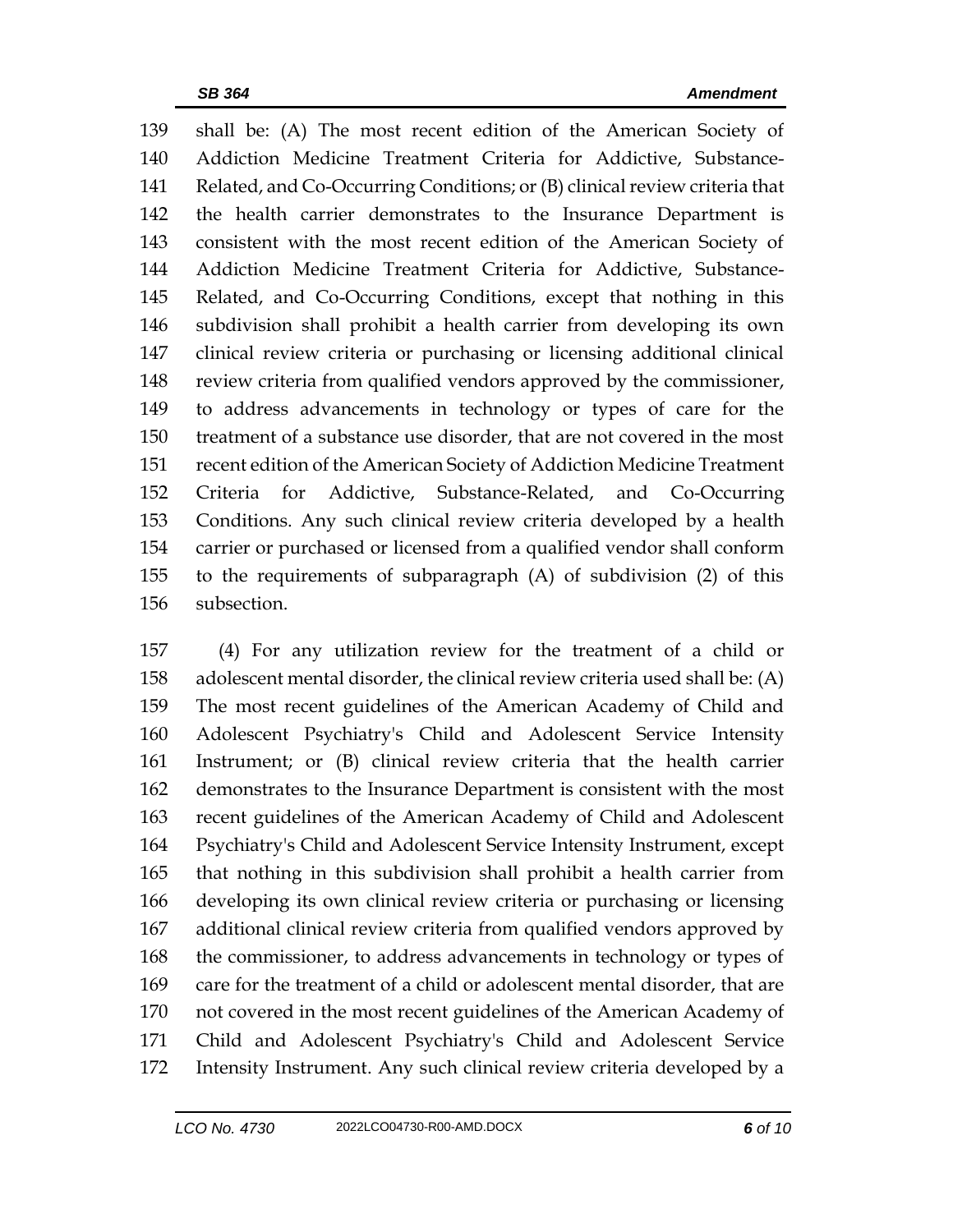health carrier or purchased or licensed from a qualified vendor shall conform to the requirements of subparagraph (A) of subdivision (2) of this subsection.

 (5) For any utilization review for the treatment of an adult mental disorder, the clinical review criteria used shall be: (A) The most recent guidelines of the American Psychiatric Association or the most recent Standards and Guidelines of the Association for Ambulatory Behavioral Healthcare; or (B) clinical review criteria that the health carrier demonstrates to the Insurance Department is consistent with the most recent guidelines of the American Psychiatric Association or the most recent Standards and Guidelines of the Association for Ambulatory Behavioral Healthcare, except that nothing in this subdivision shall prohibit a health carrier from developing its own clinical review criteria or purchasing or licensing additional clinical review criteria from qualified vendors approved by the commissioner, to address advancements in technology or types of care for the treatment of an adult mental disorder, that are not covered in the most recent guidelines of the American Psychiatric Association or the most recent Standards and Guidelines of the Association for Ambulatory Behavioral Healthcare. Any such clinical review criteria developed by a health carrier or purchased or licensed from a qualified vendor shall conform to the requirements of subparagraph (A) of subdivision (2) of this subsection.

 Sec. 5. Subsection (a) of section 38a-591d of the general statutes is repealed and the following is substituted in lieu thereof (*Effective January 1, 2023*):

 (a) (1) Each health carrier shall maintain written procedures for (A) utilization review and benefit determinations, (B) expedited utilization review and benefit determinations with respect to prospective urgent care requests and concurrent review urgent care requests, and (C) notifying covered persons or covered persons' authorized representatives of such review and benefit determinations. Each health carrier shall make such review and benefit determinations within the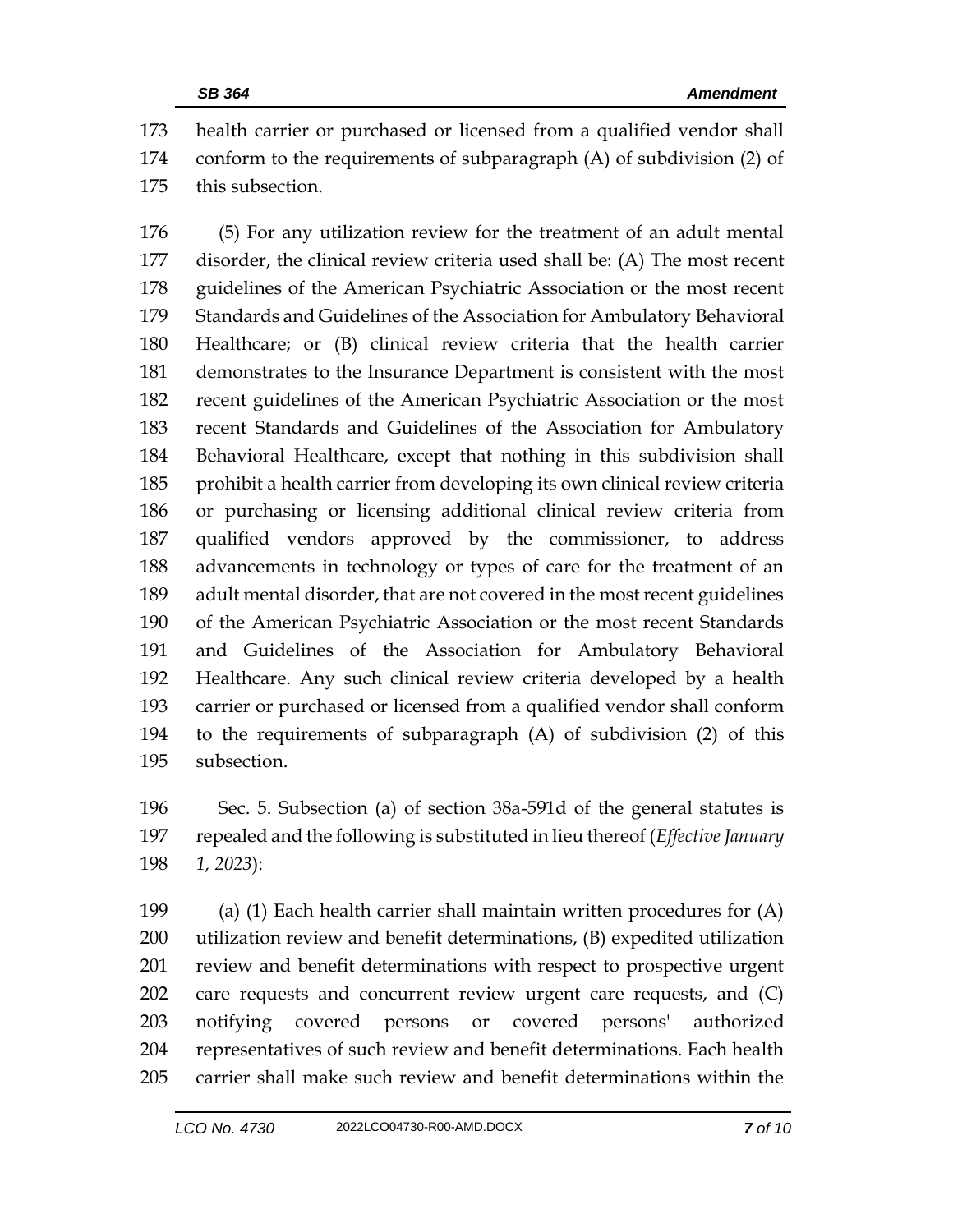specified time periods under this section.

 (2) In determining whether a benefit request shall be considered an urgent care request, an individual acting on behalf of a health carrier shall apply the judgment of a prudent layperson who possesses an average knowledge of health and medicine, except that any benefit request (A) determined to be an urgent care request by a health care professional with knowledge of the covered person's medical condition, or (B) specified under subparagraph (B) or (C) of subdivision (38) of section 38a-591a shall be deemed an urgent care request.

 (3) (A) At the time a health carrier notifies a covered person, a covered person's authorized representative or a covered person's health care professional of an initial adverse determination that was based, in whole or in part, on medical necessity, of a concurrent or prospective utilization review or of a benefit request, the health carrier shall notify the covered person's health care professional (i) of the opportunity for a conference as provided in subparagraph (B) of this subdivision, and (ii) that such conference shall not be considered a grievance of such initial adverse determination as long as a grievance has not been filed as set forth in subparagraph (B) of this subdivision.

 (B) After a health carrier notifies a covered person, a covered person's authorized representative or a covered person's health care professional of an initial adverse determination that was based, in whole or in part, on medical necessity, of a concurrent or prospective utilization review or of a benefit request, the health carrier shall offer a covered person's health care professional the opportunity to confer, at the request of the covered person's health care professional, with a clinical peer of such health carrier, provided such covered person, covered person's authorized representative or covered person's health care professional has not filed a grievance of such initial adverse determination prior to 235 such conference. Such conference shall not be considered a grievance of such initial adverse determination. Such health carrier shall grant such clinical peer authority to reverse such initial adverse determination.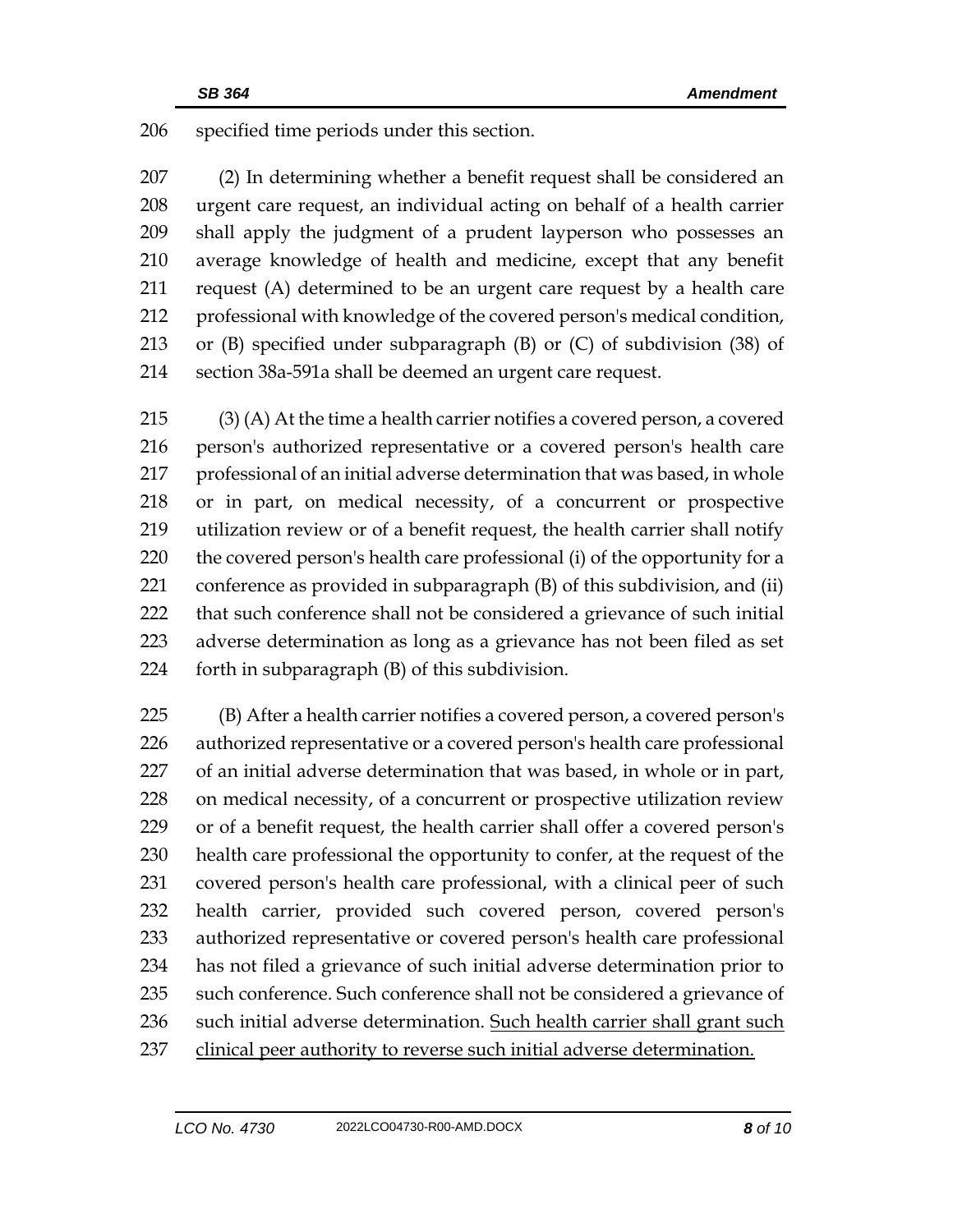| 238<br>239<br>240 | Sec. 6. Subsection (c) of section 38a-591e of the general statutes is<br>repealed and the following is substituted in lieu thereof (Effective January<br>$1, 2023$ : |  |  |  |
|-------------------|----------------------------------------------------------------------------------------------------------------------------------------------------------------------|--|--|--|
| 241               | $(c)$ (1) (A) When conducting a review of an adverse determination                                                                                                   |  |  |  |
| 242               | under this section, the health carrier shall ensure that such review is                                                                                              |  |  |  |
| 243               | conducted in a manner to ensure the independence and impartiality of                                                                                                 |  |  |  |
| 244               | the clinical peer or peers involved in making the review decision.                                                                                                   |  |  |  |
| 245               | (B) If the adverse determination involves utilization review, the                                                                                                    |  |  |  |
| 246               | health carrier shall designate an appropriate clinical peer or peers to                                                                                              |  |  |  |
| 247               | review such adverse determination. Such clinical peer or peers shall not                                                                                             |  |  |  |
| 248               | have been involved in the initial adverse determination.                                                                                                             |  |  |  |
| 249               | (C) (i) For each review of an adverse determination under this section,                                                                                              |  |  |  |
| 250               | there shall be a rebuttable presumption that each health care service                                                                                                |  |  |  |
| 251               | under review is medically necessary if such health care service was                                                                                                  |  |  |  |
| 252               | ordered by a health care professional acting within the scope of the                                                                                                 |  |  |  |
| 253               | health care professional's practice. The health carrier may rebut such                                                                                               |  |  |  |
| 254               | presumption by reasonably substantiating to the clinical peer or peers                                                                                               |  |  |  |
| 255               | conducting the review under this section that such health care service is                                                                                            |  |  |  |
| 256               | not medically necessary.                                                                                                                                             |  |  |  |

 **[**(C)**]** (ii) The clinical peer or peers conducting a review under this section shall take into consideration all comments, documents, records and other information relevant to the covered person's benefit request that is the subject of the adverse determination under review, that are submitted by the covered person or the covered person's authorized representative, regardless of whether such information was submitted or considered in making the initial adverse determination.

 (D) Prior to issuing a decision, the health carrier shall provide free of charge, by facsimile, electronic means or any other expeditious method available, to the covered person or the covered person's authorized representative, as applicable, any new or additional documents, communications, information and evidence relied upon and any new or additional scientific or clinical rationale used by the health carrier in